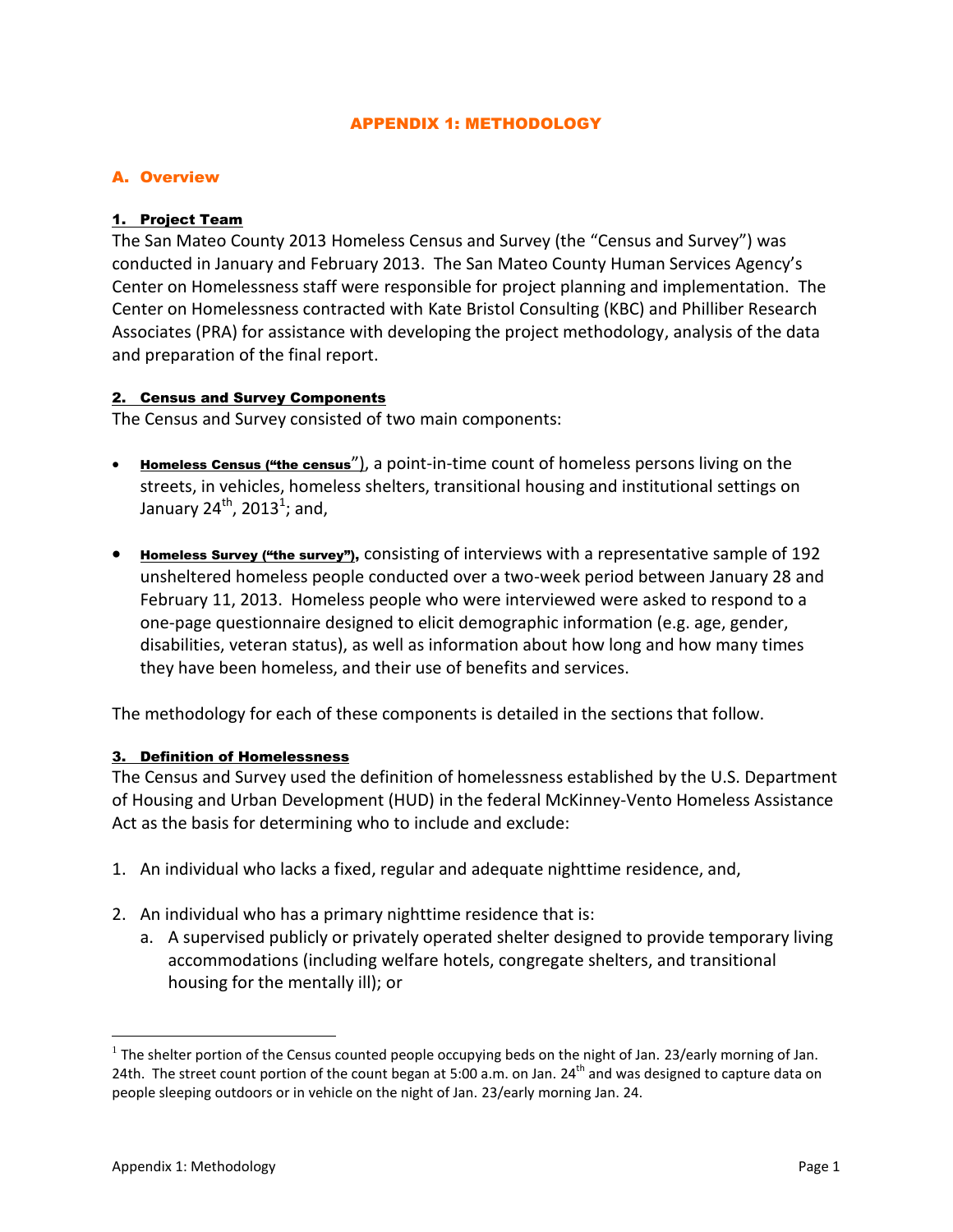- b. An institution that provides a temporary residence for individuals intended to be institutionalized; or
- c. A public or private place not designated for, or ordinarily used as, a regular sleeping accommodation for human beings.

This definition does not include people who are "at-risk" of homelessness (i.e. living in unstable housing situations) or those who are "couch surfing" (i.e. those who "float" from location to location).

# B. Homeless Census Methodology

The Homeless Census consisted of two parts:

- 1. A Street Count, in which teams of enumerators counted homeless people who were visible on the streets, in encampments or in vehicles in the early morning hours of January 24th, 2013;
- 2. A Shelter Count, in which the organizations operating emergency shelters, transitional housing and other facilities housing homeless people reported on the numbers of individuals housed in their facilities on the night of January 23<sup>rd</sup>, 2013.

The complete census results are presented in Appendix 2.

# 1. Street Count Methodology

The Street Count was a "complete coverage" count that enumerated every homeless person visible on the streets, in encampments and in vehicles in every census tract in the county. The count was conducted by teams of volunteers who fanned out across San Mateo County in the early morning hours of January 24<sup>th</sup>. The volunteers included staff from social service organizations, city and county departments, community members, and homeless "guides." The guides were homeless individuals with knowledge about locations where homeless people typically sleep. The homeless guides received a \$10 per hour stipend for their work on the census.

The composition of the teams was also designed to maximize local knowledge -- volunteers were recruited from all over the county and team members were assigned to the census tracts with which they were most familiar. Each team included at least one homeless guide familiar with the census tract being counted. For census tracts that included state parks, park rangers served as enumerators.

Beginning three weeks prior to the count, the Center on Homelessness held trainings across the county to prepare volunteers for the count. The training included information about the purpose of the count, a review of the data collection tool and how to use it to record the numbers of people counted, and what to expect on the morning of the count.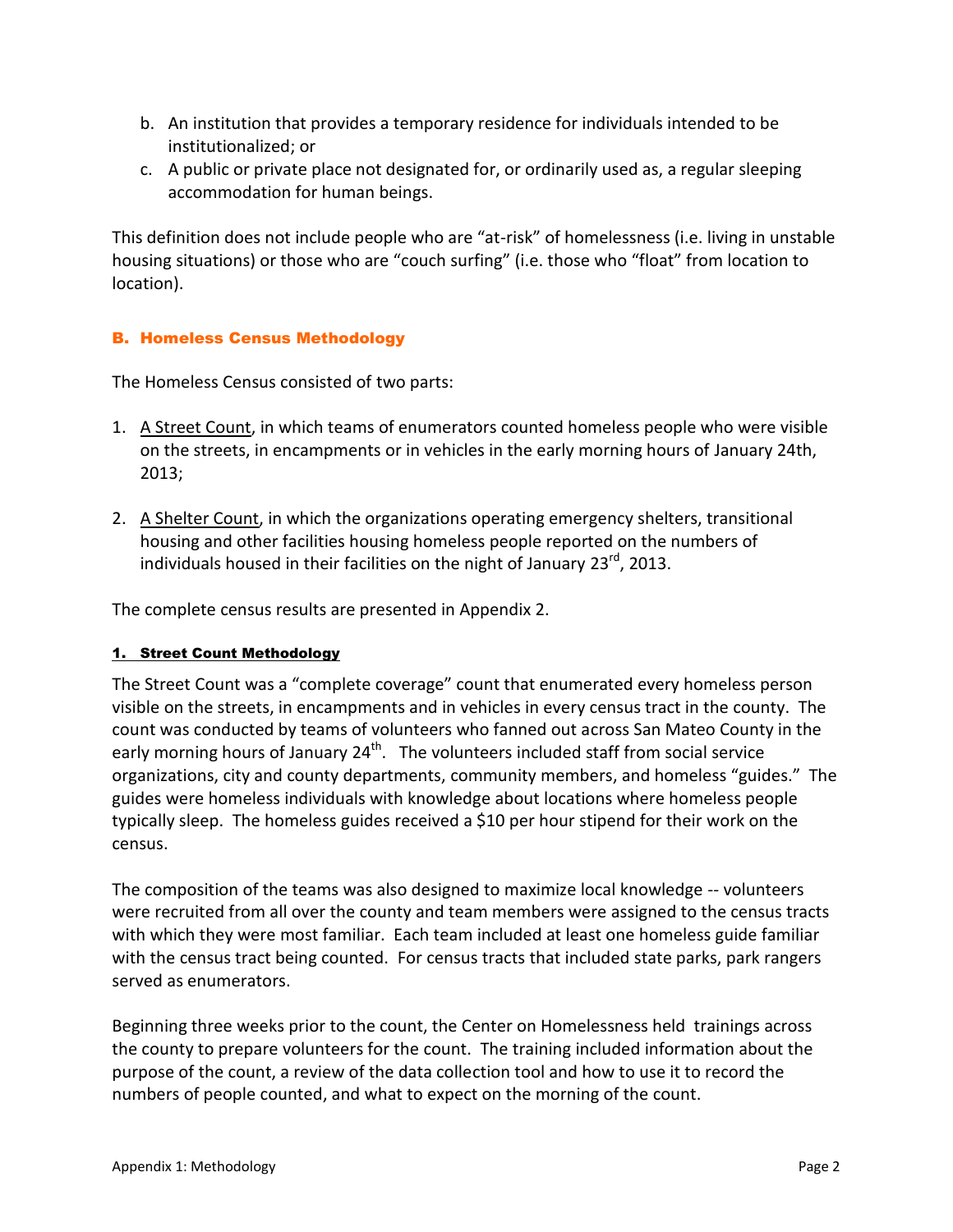On the morning of the count, the volunteers gathered at deployment sites at 5:00 AM for census tract assignments, maps, supplies, and a brief training review. During the enumeration, volunteers surveyed the streets, roads, highways and open spaces of their assigned tracts (either by foot, bike, or car) and recorded their results on tally sheets. Volunteers returned to their deployment sites prior to 9:00 AM. Upon their return, they turned in their census tally forms and were debriefed by the deployment captains to ensure the integrity of the enumeration effort.

Volunteers did not make direct contact with homeless people during the census enumeration. Due to the imperative to conduct a complete count within a narrow time frame and the reluctance of many homeless people to consent to interviews, visual-only enumeration strategies were employed. The homeless people were counted and tallied according to these observed categories:

- Adult (over age 24)
- Youth (age 18 to 24)
- Child (under age 18)
- Age undetermined

These age categories are defined by HUD and represented a new federal data requirement for 2013. Enumerators attempted to determine by visual observation how old the homeless people they encountered appeared to be. They did not ask anyone their age. Age data was also gathered during the Homeless Survey (see Section C, below) and used to supplement the data collected in the visual enumeration.

In prior years HUD did not require people counted on the streets to be assigned an age category. Instead, the Center on Homelessness decided to count people by gender (male, female or gender undetermined). This year the gender categories were replaced with the age categories on the enumerator tally sheets.

Enumerators also noted the household composition of the people they observed, dividing them into single individuals or families with children under age 18. The enumerators did not attempt to count the number of "adults only" households (e.g. more than one adult and no children), since it was not possible to determine by visual enumeration whether two people on the street were a household or just two single people.

The enumerators also counted:

- the number of vehicles (cars, vans, RVs, or campers) that appeared to have homeless people living in them, and,
- the number of homeless encampments they observed.

Due to safety concerns, enumerators did not go inside homeless encampments or look inside vehicles to separately count the people in them. In order to estimate the numbers of people in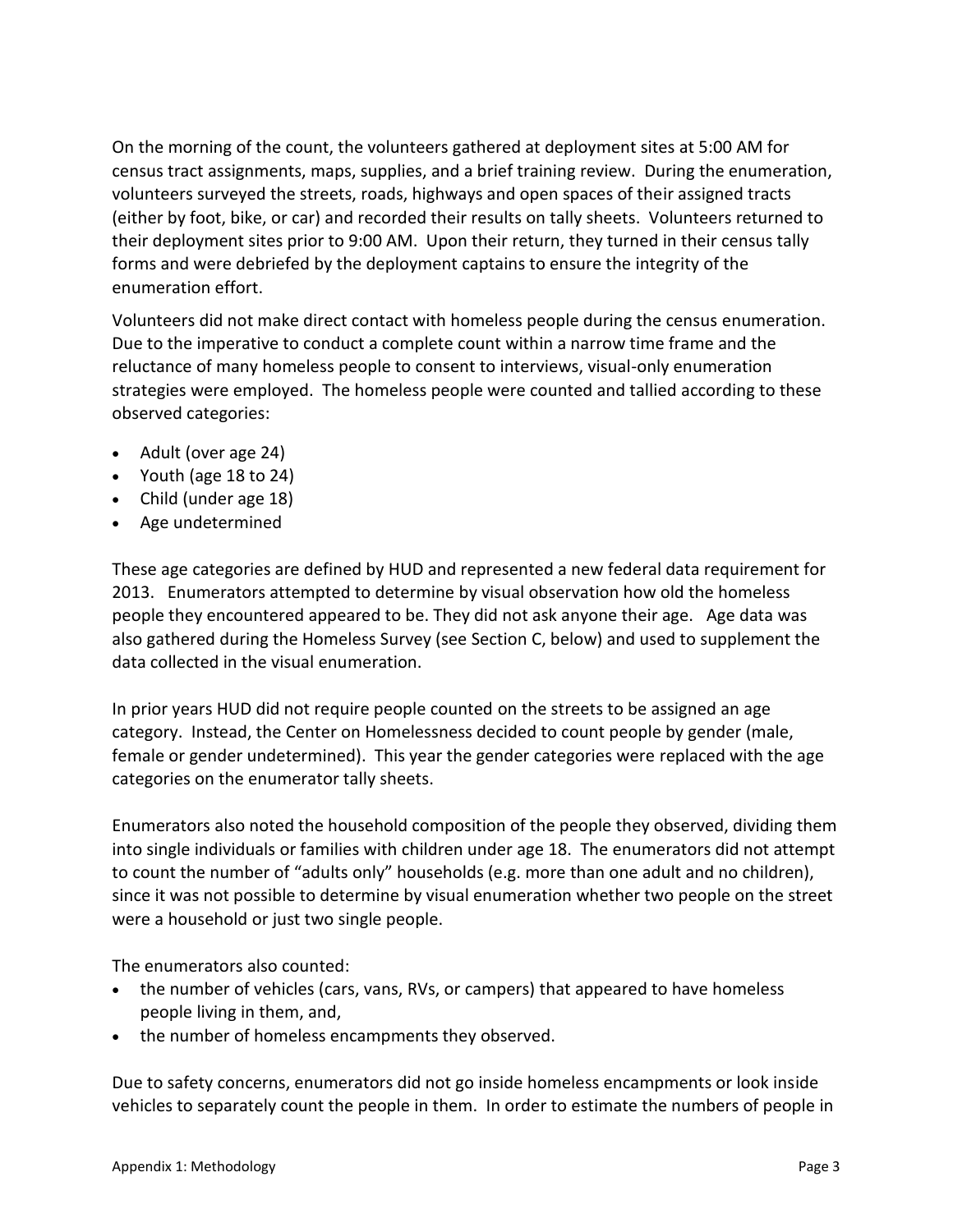vehicles and encampments, multipliers were developed using data from the homeless survey (described in Section C, below), which asked respondents who had lived in vehicles or encampments to indicate the number of people they typically lived with and whether those people were adults or children. These multipliers were then used to estimate the numbers of people living in vehicles and encampments and their household composition. The multipliers used may be found in Appendix 2.

# 2. Shelter Count Methodology

The Shelter Count component of the Homeless Census was conducted on the night of January 23rd. The Center on Homelessness compiled a comprehensive list of all facilities and programs providing short-term housing and shelter to homeless people. These facilities were divided into four categories:

- Homeless shelters
- Motel voucher programs
- Transitional housing
- Institutions (jails, hospitals, and inpatient alcohol and drug treatment programs)

The majority of programs on the list currently enter data on their clients into the County's Homeless Management Information System (HMIS). HUD requires all communities that receive federal homeless assistance funding to create and maintain an HMIS that meets specific standards. This year, San Mateo County used its HMIS database to extract data on the numbers of people in emergency shelters, motel voucher programs, and transitional housing. Using the HMIS was a much more efficient method of gathering the data, and replaced the previous method of conducting a faxed survey of providers. For the very small number of programs that do not participate in the HMIS, the Center on Homelessness staff gathered data using a survey form.

# C. Homeless Survey Methodology

In 2007 and 2009 the Center on Homelessness conducted comprehensive surveys of both sheltered and unsheltered homeless people to gather critical information about who is homeless in San Mateo County, why they are homeless, and what they need to end their homelessness. In 2011 and 2013, an abbreviated version of the survey was conducted using a shorter questionnaire. In addition, only unsheltered homeless people were interviewed. There were two main reasons for scaling down the scope of the homeless survey in 2011 and 2013:

- (1) The County's HMIS system is now fully up and running and contains a wealth of data on homeless people living in shelters and transitional housing, so it would have been duplicative to also conduct interviews with this population;
- (2) The 2007 and 2009 surveys were very comprehensive and still provide relatively recent data.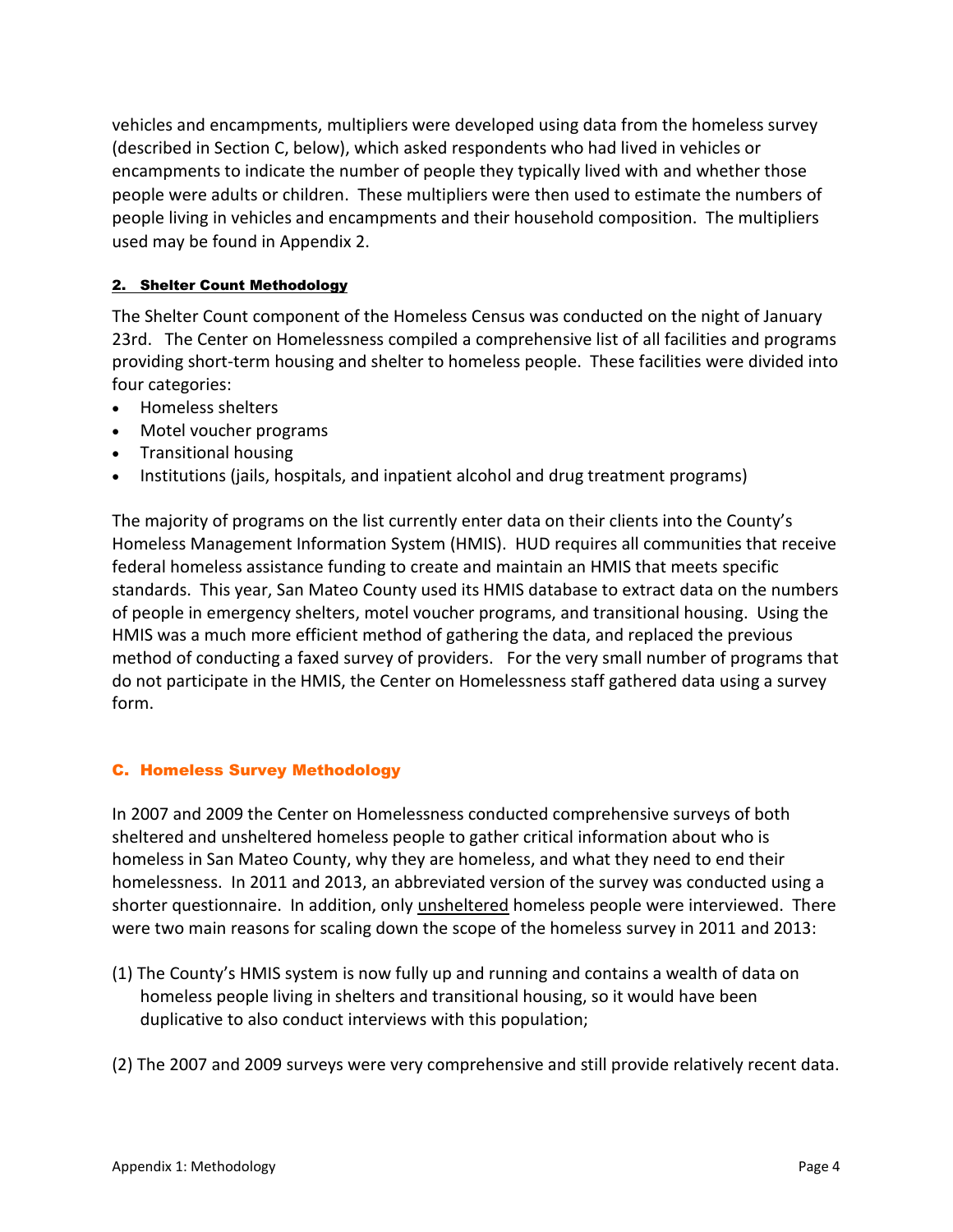For the 2013 survey, volunteers conducted interviews with a representative sample of 192 unsheltered homeless people using a one-page questionnaire. Over a two week period, about 40 to 50 volunteer surveyors conducted interviews with a sample of unsheltered homeless people.

# 1. Training and Compensation of Survey Workers

About 80% of the interviewers who conducted the survey were current or formerly homeless people. Evidence from other communities suggests that this approach is most successful, because homeless people are often more comfortable speaking candidly to another homeless person. This approach proved very successful in San Mateo County, where about 40 current and formerly homeless individuals conducted 192 interviews with homeless people living in the streets, cars and other places not meant for human habitation.

All interviewers received training from Center on Homelessness staff on topics including respondent eligibility (i.e. the definition of homelessness), interviewing protocol, prompting for detailed responses, and confidentiality. Homeless interviewers were paid a cash compensation for each completed survey. In addition, it was determined that survey data would be more easily collected if an incentive gift was offered to survey respondents in appreciation for their time and participation, so each respondent also received a cash incentive.

### 2. Sampling Methodology

Developing a sampling methodology for unsheltered homeless people can be very challenging. Given the difficulty of locating a sufficiently large number of people who were willing to be interviewed, it was not possible to develop either a truly random sampling methodology or a stratified sampling methodology. Instead, PRA developed a "convenience sample" approach, in which respondents were selected based upon their availability and willingness to participate. However, the surveys were distributed throughout the county in proportion to the results of the census. This ensured that there was appropriate representation of people from the different geographic areas of the community.

It should be noted that while the survey results are the product of a non-random survey, and therefore are not scientifically representative of the homeless population, the methodologies used in this survey have been employed in many communities and are approved by HUD as effective methods of obtaining data on the characteristics of homeless people.

#### 3. Data Collection and Analysis Process

The interviews were conducted over a period of about two weeks, beginning on January 28, 2013. During the interview process, the interviewers took care to ensure that respondents felt comfortable, regardless of their location. Respondents were encouraged to be candid in their responses and were informed that these responses would be framed as general findings, would be kept confidential, and would not be traceable to any one individual. Workers were asked to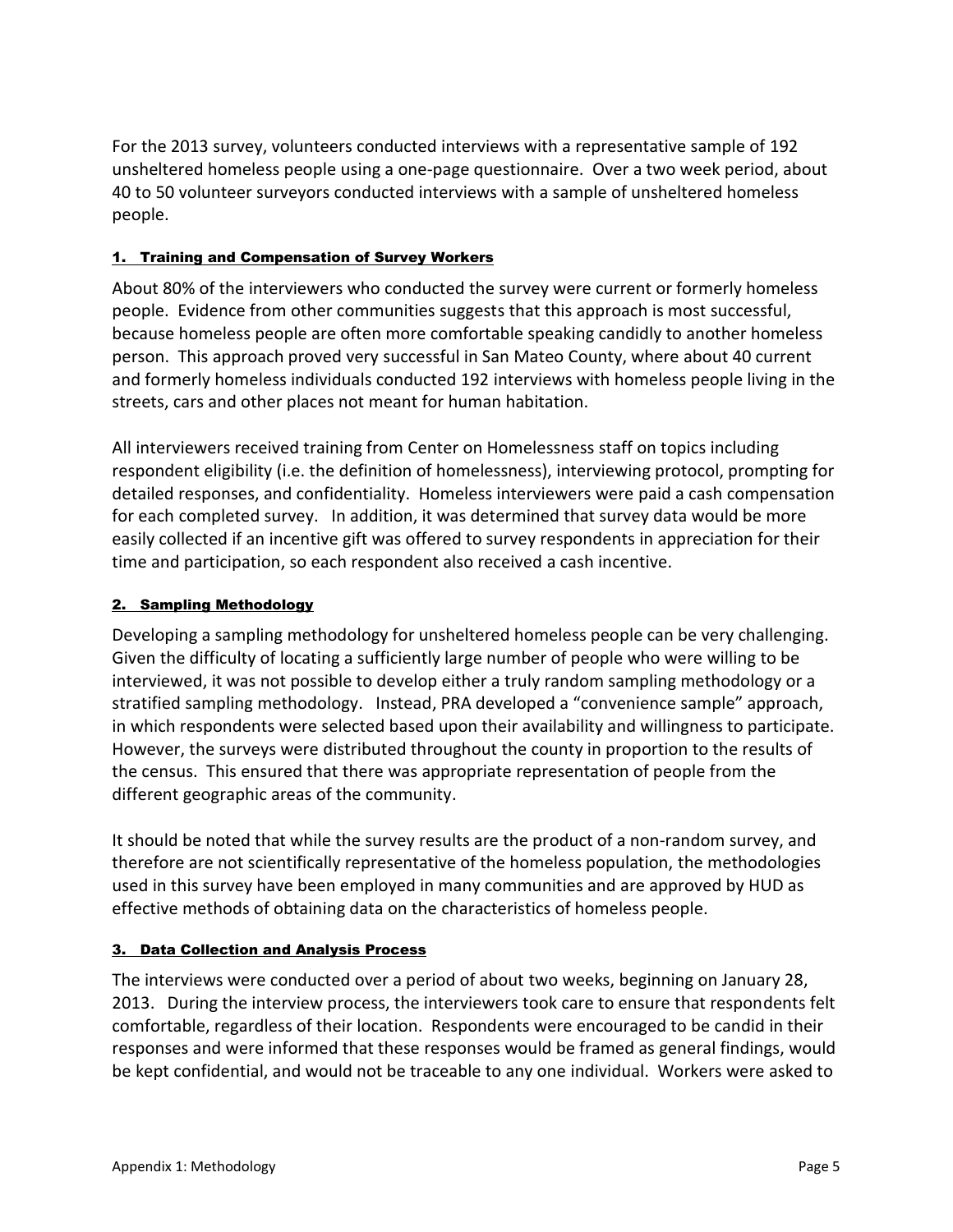remain unbiased at all times, make no assumptions or prompts, and ask all questions but allow respondents to skip any question they did not feel comfortable answering.

Overall, the interviewers experienced excellent cooperation from respondents. This was likely influenced by the fact that many of the interviewers had previously been, or are now, fellow members of the homeless community. Another reason for interview cooperation may have been the gift of \$5, which was given to respondents upon the completion of the interview.

In order to avoid potential duplication of respondents, the survey requested respondents' initials and date of birth, so that duplication could be avoided without compromising the respondents' anonymity. Upon completion of the survey effort, an extensive verification process was conducted to eliminate potential duplicates. This process examined respondents' date of birth, initials, gender, ethnicity, length of homelessness, and consistencies in patterns of responses to other questions on the survey.

A total of 192 surveys were completed. The complete results of the survey are presented in Appendix 3. The survey instrument is provided in Appendix 4.

# D. Methodology for Annual Estimate of Homeless People

In order to estimate the annual number of people who are homeless in San Mateo County, this report used an "annualization" formula developed by the Corporation for Supportive Housing and approved by HUD.

The formula used incorporates three data elements:

- A = Number of Homeless People (Point-In-Time Count). The data source for Element A was the Homeless Census, which found 2,281 homeless people.
- B = Number of People Became Homeless Within the Last 7 Days. The data source for Element B was the 2011 Homeless Survey, which found that 6.8% of those surveyed became homeless during the last 7 days. This means that 155.5 people (6.8% of 2,281) became homeless in the last 7 days.
- C = Percentage of Homeless People With A Previous Homeless Episode in the Last 12 Months. The data source for Element C was also the 2011 Homeless Survey, which determined that 38.6% of homeless people surveyed had a previous homeless episode in the past 12 months.

The formula used for estimating the annual number of homeless people was:

 $A + [(B*51)*(1-C)]$